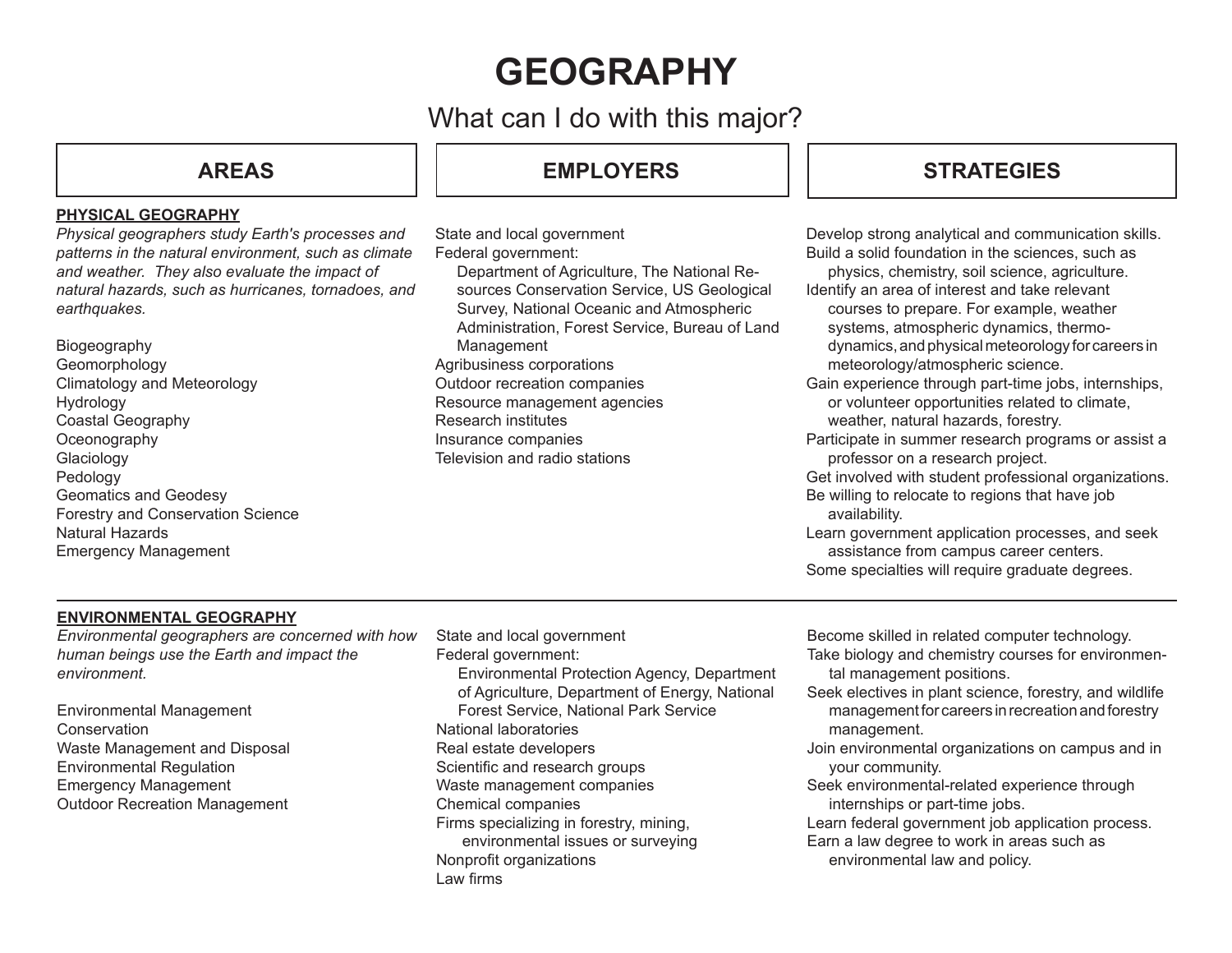(Geography, Page 2)

### **CULTURAL & HUMAN GEOGRAPHY**

*Cultural and human geographers study the aspects of geography that relate to different cultures. They especially focus on cultural origins and movement, as well as the cultural characteristics of regions.*

Cultural Resources Historic Preservation Historical Consultation Community Development/Redevelopment Regional Geography Population Geography/Demography Political Geography **Education** Research

Federal, state, and local government Peace Corps Real estate developers Companies dealing with insurance, transportation, communications, and international trade Scientific and research groups Nonprofit organizations Museums and historical sites

**AREAS EMPLOYERS STRATEGIES**

Develop an open mind towards the language, history, customs, and culture of other countries. Gain experience conducting library research, making field observations, and interpreting artifacts. Learn a foreign language for field observations in other countries. Participate in cross-cultural groups and organizations. Develop excellent communication and teamwork skills in order to work with historians and archivists in recreating the geography of the past. Obtain related experience in your area of interest through volunteer or paid positions, including internships. Learn federal, state, and local government job application processes.

Consider earning a graduate degree for increased opportunities.

### **ECONOMIC GEOGRAPHY**

*Economic geographers study the distribution of resources and economic activities within a certain region. They may use this information to advise organizations on where to build new facilities.*

Location Analysis Real Estate Development Transportation Management Agricultural Planning Travel/Tourism Planning Business Development

Federal, state, and local government Market research firms Manufacturing, wholesale, and retail firms Public utilities Consulting firms Real estate appraisers and developers **Banks** Convention centers and tourism bureaus

Develop strong communication skills.

Take business courses such as economics, advertising, marketing, finance, statistics to increase marketability in the field.

Earn a business minor.

Learn to see all sides of a problem, including economic, social, political, and environmental.

Observe city/county advisory meetings.

Obtain business-related work experience to gain relevant skills and build a network of contacts. Consider earning a master's degree in business or a related field to increase opportunities.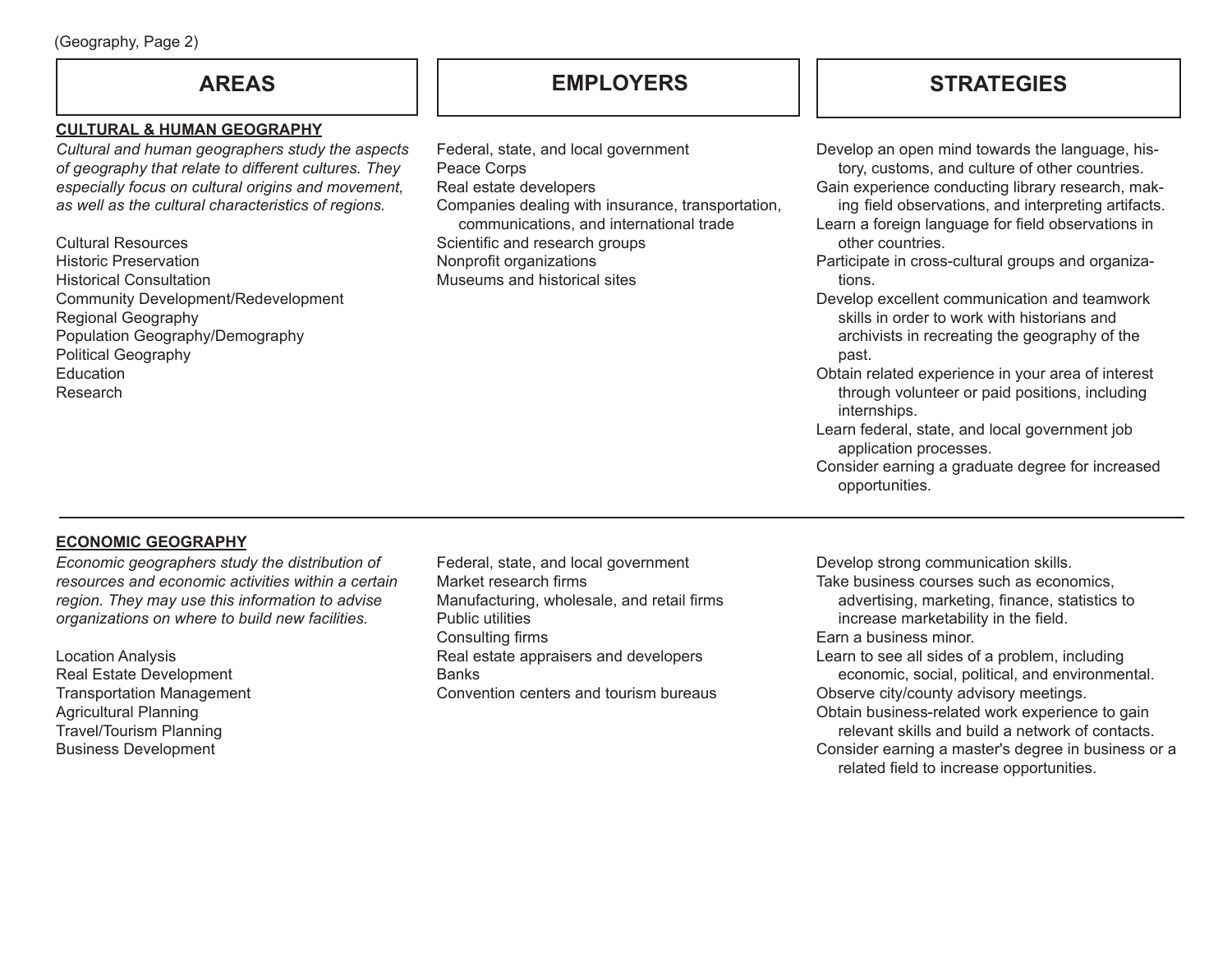## **PLANNING**

*Planners ensure that communities develop in an orderly way and that they have the services necessary to support them.*

City/Regional Planning Housing Development Convention/Tourism Community Development Demography **Transportation** Waste Management **Conservation** 

City, county, and regional planning agencies Local and state government Federal government: Agency for International Development, World Bank, Department of Housing and Urban Development Research organizations Private business **Banks** Industrial firms Public utilities Architecture firms Real estate developers

## **AREAS EMPLOYERS STRATEGIES**

Develop team work and communication skills. Participate in student government. Take courses in public administration or public finance. Observe city/county advisory meetings. Seek internship or work experience in a local government planning office, as they are a large employer in this area. Learn federal, state, and local government job application processes. Obtain a master's degree in planning or consider a dual degree in planning and law. Research the certified planning credential obtained through the American Institute of Certified Planners.

## **GEOGRAPHIC TOOLS AND TECHNOLOGY**

*Geographers utilize a variety of technologies to generate maps, store, analyze, and interpret map information.*

**Cartography** Photogrammetry Online Mapping Geographic Information Systems (GIS) Global Positioning Systems (GPS) Remote Sensing: Radar and Satellite Imaging Aerial Photography Spacial Statistics Surveying Field Research

State and regional government agencies:

Departments of Transportation or Agriculture Federal government:

- Departments of Defense, Interior, Commerce, Agriculture, and State, Defense Mapping, National Aeronautics and Space Administration, Central Intelligence Agency, US Geological Survey, National Oceanic and Atmospheric Administration, Forest Service, Bureau of Land Management, The National Resources Conservation Service
- Private industry including telephone, utilities,
- construction, engineering, energy, environmental planning, and consulting firms
- Map publishers
- Mapping/GIS/GPS software companies, e.g. ESRI, Google Earth

Take courses in surveying and measurements,

- photogrammetry, computer systems, database management, technical mathematics, drafting, statistics, optics, remote sensing, art, graphics. Develop strong quantitative skills.
- Learn to be detail-oriented.
- Gain experience reading maps and interpreting data sources including geological surveys and satellite images.
- Seek related experience, such as a part-time job or internship, to develop technical skills.
- Research certification requirements with the American Society for Photogrammetry and Remote Sensing.
- All states require licensure for surveyors. Learn more through the National Council of Examiners for Engineering and Surveying.
- Some positions may require advanced degrees in geography or related fields.